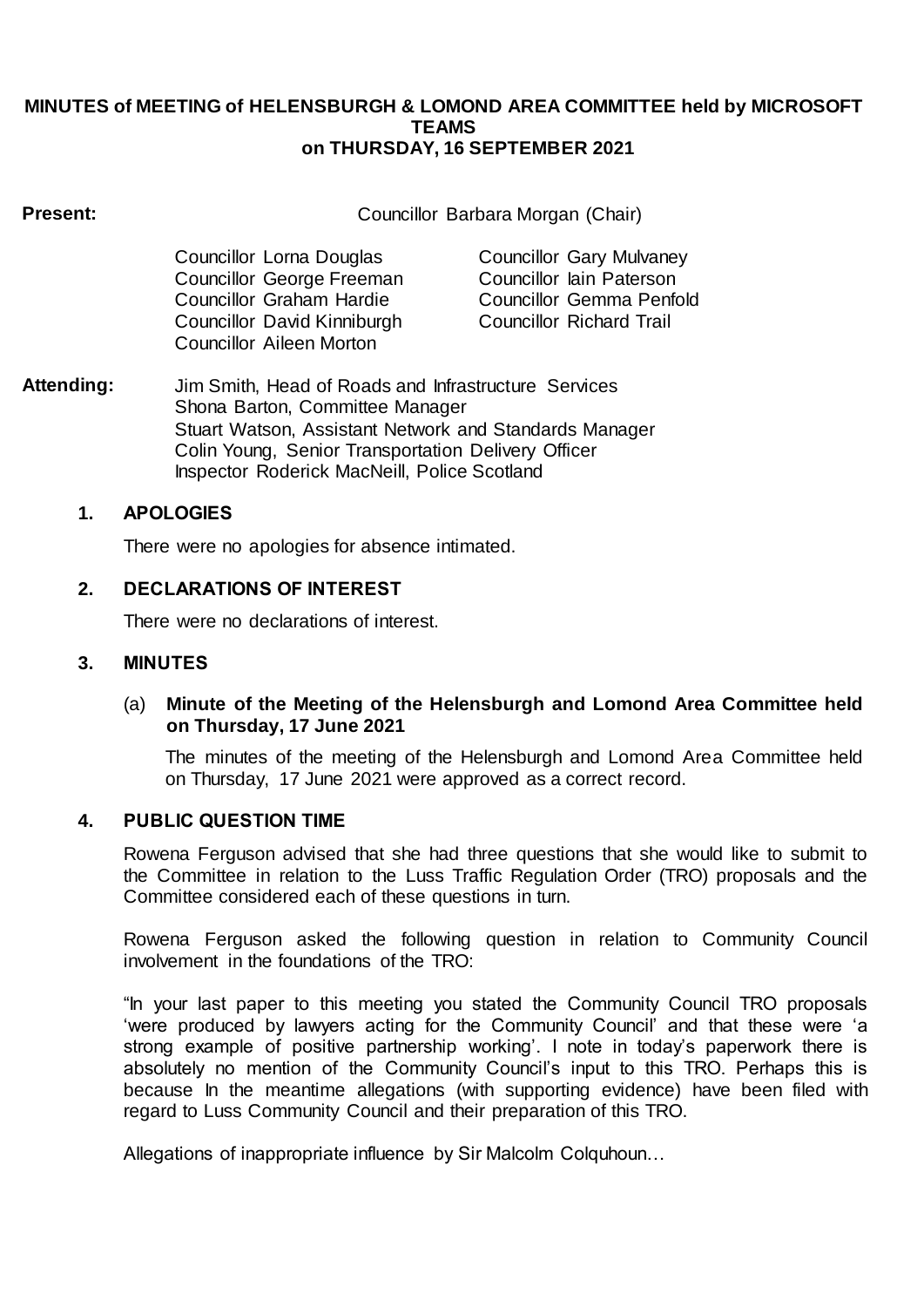- 1. Lady Colquhoun sitting as an elected member of the Community Council yet consistently failing to declare a financial interest in the TRO discussions which remove parking for over 200 cars from the village and surrounds, whilst her company built a new commercial car park for 250 cars.
- 2. The Community Council permitted Simon Miller CEO of Luss Estates to act in a manner which was totally inappropriate, including meeting Jim Smith as a representative to review the TTRO and deciding on modifications for the permanent TRO, all whilst taking money from a business disadvantaged by the TTRO.
- 3. Failure to consult Residents adequately.
- 4. Failure to consult Business at all.

As a result, a Conduct Review Panel is being convened by Argyll & Bute Council. Yet the executive knowing all this, and knowing the TRO is based on the Community Council legal work has decided to proceed with this order. Surely it would be appropriate to wait for the outcome of this panel hearing before progressing this TRO. Why proceed with the TRO when there are such serious outstanding allegations? Why not wait until all the facts can be properly established as this TRO risks disadvantaging my business and other business in Luss which are not owned by Luss Estates?"

The Committee Manager advised that it would not be appropriate for the Committee to comment on the concerns raised around a Conduct Review Panel, as this process was completely separate to the process for the TRO which was being considered at the meeting. Rowena Ferguson advised that she was aware of this but felt that the Committee should delay any decision until they were aware of the outcome of the Conduct Review Panel.

The Head of Roads and Infrastructure Services advised that it would be inappropriate for him to comment on the Conduct Review Panel and he would not be best placed to respond to any comments in this regard. He confirmed that officers had consulted with a wide range of partners, including the Community Council, as part of the process to implement a Temporary Traffic Regulation Order (TTRO) previously and in the course of preparing the draft TRO being considered by the Committee today.

The Head of Roads and Infrastructure Services advised that proposals being considered were not significantly different to previous TRO proposals which had been considered. He outlined the differences between the previous TRO proposals and the ones being considered by the Committee today, noting that the TTRO in place had provided opportunities for officers to makes pertinent changes to proposals based on this experience. He confirmed that the Community Council had provided some input to the process alongside a wider group of consultees and this had been welcomed, advising that officers were satisfied that this had been an appropriate step in seeking a solution to issues in the area. He noted that any TRO process was likely to require further work in the future and would involve continuous monitoring to assess whether there were any required changes. He reiterated that the TTRO had provided officers with a monitoring opportunity, and resulting knowledge had been incorporated into the draft order. He confirmed that from an officer point of view, he was confident and content that the process had been robust and that the consultation process had likely been even more extensive in this instance than it had been for a number of previous TROs.

Councillor Freeman advised that he was aware of issues raised and would not comment on the aforementioned Conduct Review Panel process. He noted that he did not believe that it was likely that Members would agree to continue consideration of the TRO to a later meeting and sought confirmation that, if concerns were subsequently raised which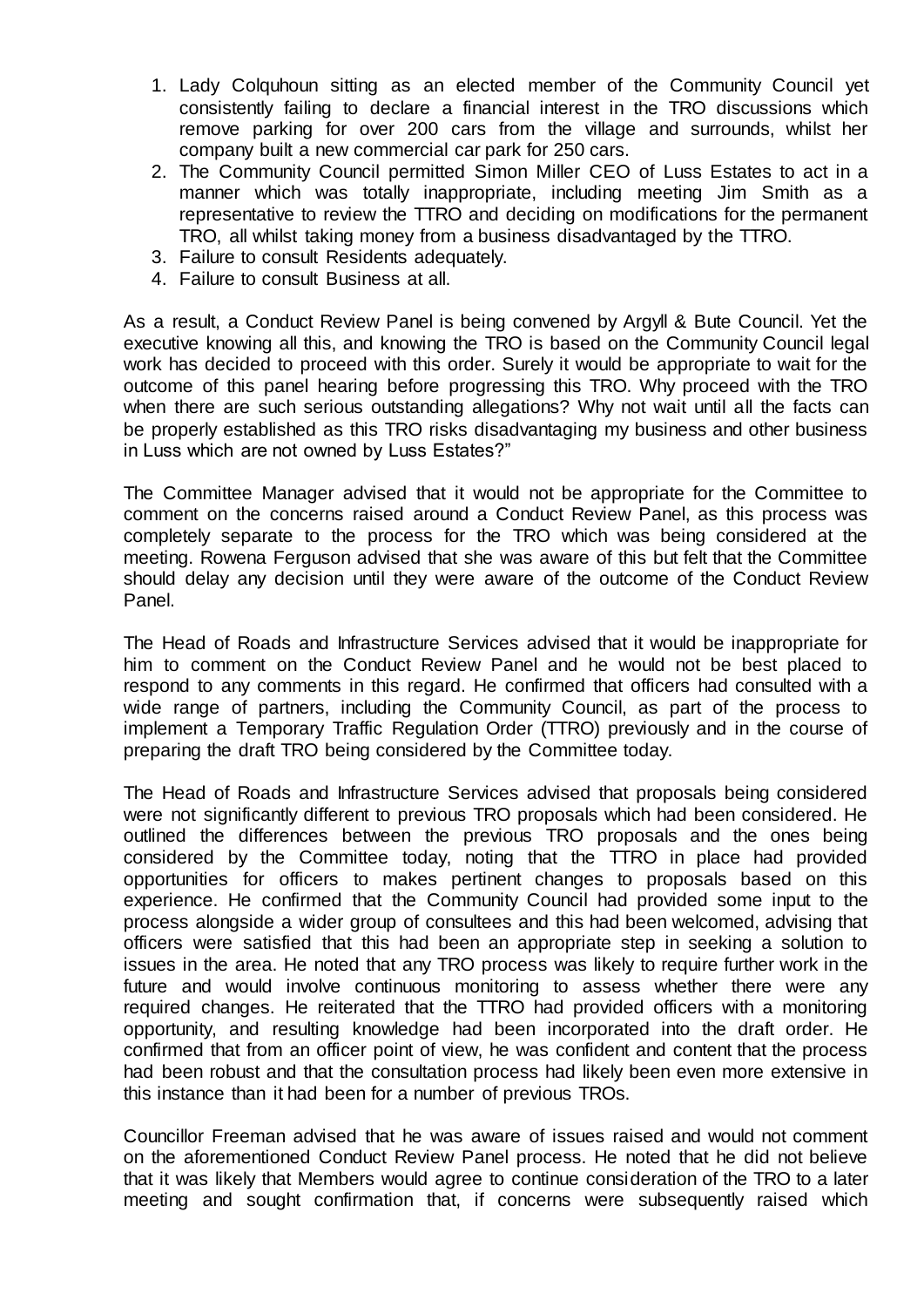indicated that there had been an impact on the TRO process, standing orders could be suspended to allow Members to re-consider the matter. Councillor Freeman also sought confirmation that the TRO would be subject to a bi-annual or annual review.

The Head of Roads and Infrastructure Services confirmed that the TRO would be subject to ongoing review as part of the standard process, and it was likely that any TRO would require to be in place for a 12 month period before any changes were made to allow it an opportunity to bed in. He noted that many of the measures in the draft TRO had been a part of the TTRO and had therefore been previously tested in the area. He advised that it was unclear at this point what would happen in the future with regard to staycation activity and travel behaviour, and where there was a requirement to respond quickly they would do so, as had been previously demonstrated by the implementation of the existing TTRO.

The Committee Manager confirmed that, as with any Council decision, if there was a material change in circumstances within 6 months then any item could be revisited without the requirement for a suspension of standing orders.

Rowena Ferguson advised that she had been disappointed not to have been consulted in relation to the TTRO as a business in the heart of the village.

Rowena Ferguson asked the following question in relation to the proposal of £489 annual permit charges:

**"**The Council document makes mention of the residents being unhappy to pay £90 per annum for a permit. Yet, the document does not spell out to Councillors that members of my staff will each have to pay £489 annually to park to simply attend their place of work. My staff have no alternative but to come by car due to inadequate public transport. The new Permit Zone and accompanying yellow lines on the approach roads to Luss mean they have nowhere to park without charge. This affects staff at the Village Shop, Village Rest, my own business and the Pier Shop. Luss Estates can clearly provide their own staff with free of charge parking.

Their only alternative is to pay A&B Council £489 annually for a permit. It is very difficult to attract staff in our rural setting and £489 is simply too high. My staff have always parked on Church Road without issue and there is adequate space. Why have you not proposed a solution such as additional business permits at the lower fee or a reduced rate to resolve this concern?"

The Head of Roads and Infrastructure Services advised that this was an issue across a number of locations in Argyll and Bute, resulting from there not being sufficient parking to allow everyone who wishes to park there to do so. He noted that there were elements of compromise in any process, confirming that residents had been given priority in this instance as there was not sufficient space to incorporate both residents and business parking. He confirmed that opportunities were available to purchase season tickets for parking, but this did come at a cost in terms of the process. He noted that businesses had not been excluded entirely from parking permits as each would be allocated two permits, and this could be reviewed in due course if any issues arose.

Rowena Ferguson asked the following question in relation to the impact of the TRO on tradesmen:

"This TRO makes no provision for tradesmen to the Coach House to park their vehicles close to our premises. This is totally impractical for a busy coffee shop, as these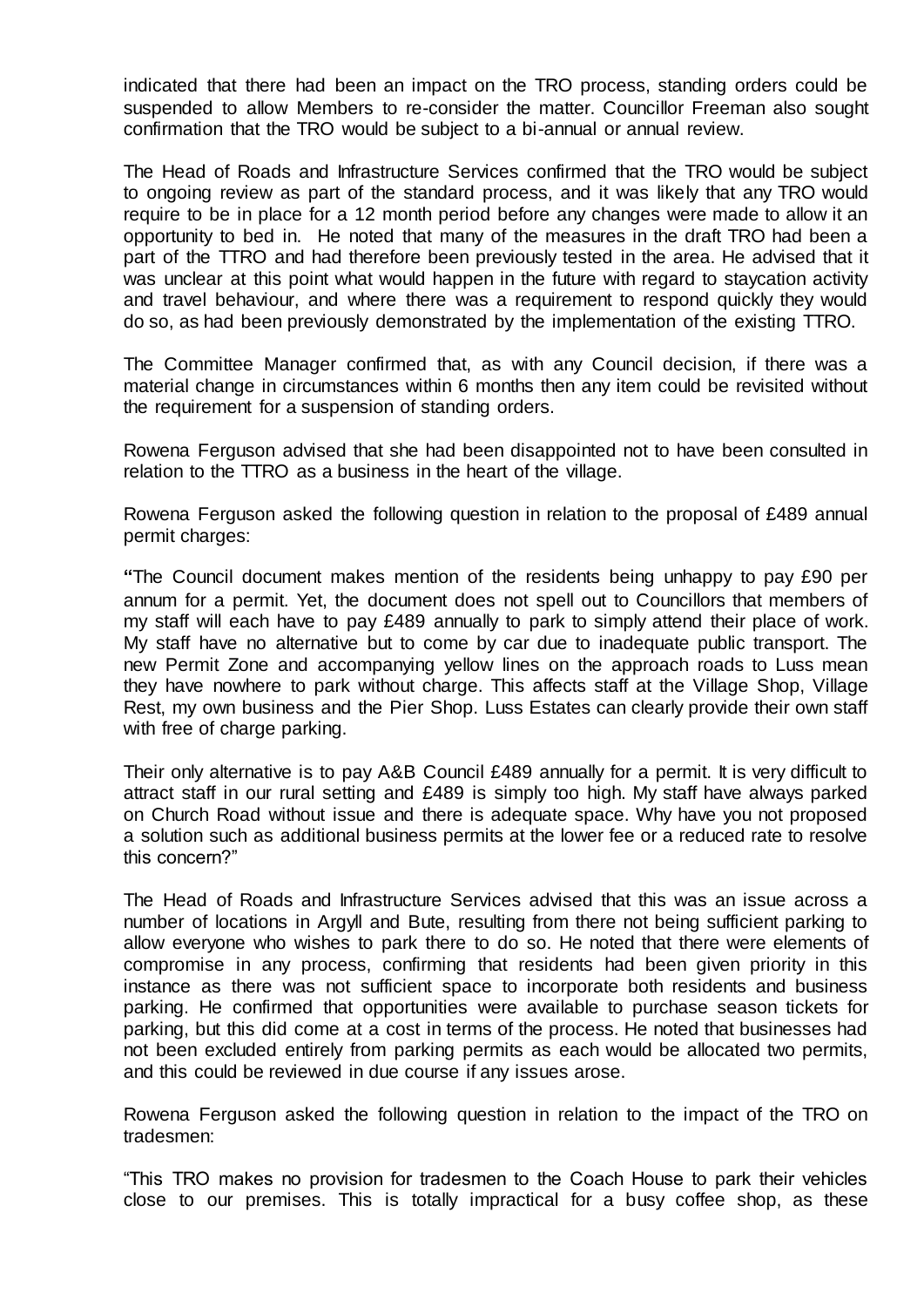tradesmen require constant access to their vehicles for tools and materials. Their only alternative is to park close to the coffee shop and risk a parking ticket while they carry out their work. For example is our gardener expected to unload his mower and then leave it unattended while he goes to the car park to park? Maybe then go back for his strimmer? What if he has forgotten something? What about our maintenance man who needs constant access to his vehicle for tools and materials?

The TRO suggests applying for permits in advance but that is not much use when we need an emergency plumber or engineer. This TRO is totally unsuitable for a working business. Why is Argyll and Bute Council making it so difficult for a legitimate business to carry out essential everyday activities while contributing to the economy?"

The Head of Roads and Infrastructure Services agreed to note these comments.

David Pretswell, Luss and Arden Community Council, asked the Committee to disregard previous comments relating to the Community Council as it had been inappropriate for these to be raised at the meeting. He noted that he would invite a reduction in costs for permits and asked Councillors to consider the responses of residents who had overwhelmingly reported their desire for a sustainable, long-term traffic management solution in Luss.

David Pretswell also asked the Committee to take cognisance of the below statement from Luss and Arden Community Council which had been circulated to Members in advance of the meeting in relation to the draft TRO proposals:

"As you are well aware the traffic crisis in Luss is horrendous, and these long awaited TROs, currently being considered, are based upon the plan drawn up by the Community Council, local Residents and Luss Estates, which were subsequently and are now, overwhelmingly supported by our Community.

We view the proposed TRO as the very minimum 'first step' that Argyll and Bute Council can do to mitigate the simply appalling traffic issues facing Luss on any sunny day, winter or summer.

We make the following observations:

#### 1. **Permit cost** :

- a. We note the reduction to £45 per residential permit, as proposed in the papers submitted to the Area Committee; that the whole Parish is included, with each home getting two permits and that the £45 proposed charge is not a temporary measure.
- b. Whilst this reduction is welcome there remains very significant resistance to the principle of chargeable permits for village residents, many of whom are elderly and on low incomes.
- c. Having been given some six days only, between our first sight of the TRO charge proposals and the date of the Area Committee at which the TRO's are to be considered, it is not possible to give a view at this time on whether the £45 per permit charge may prove to be acceptable to our Community.

# 2. **Prohibition of Driving** :

a. As has been emphasised by us on many occasions, the crisis facing Luss is NOT a simplistic parking issue, but is a TRAFFIC MANAGEMENT problem, caused in turn by the enormous volume of circulating visitor cars entering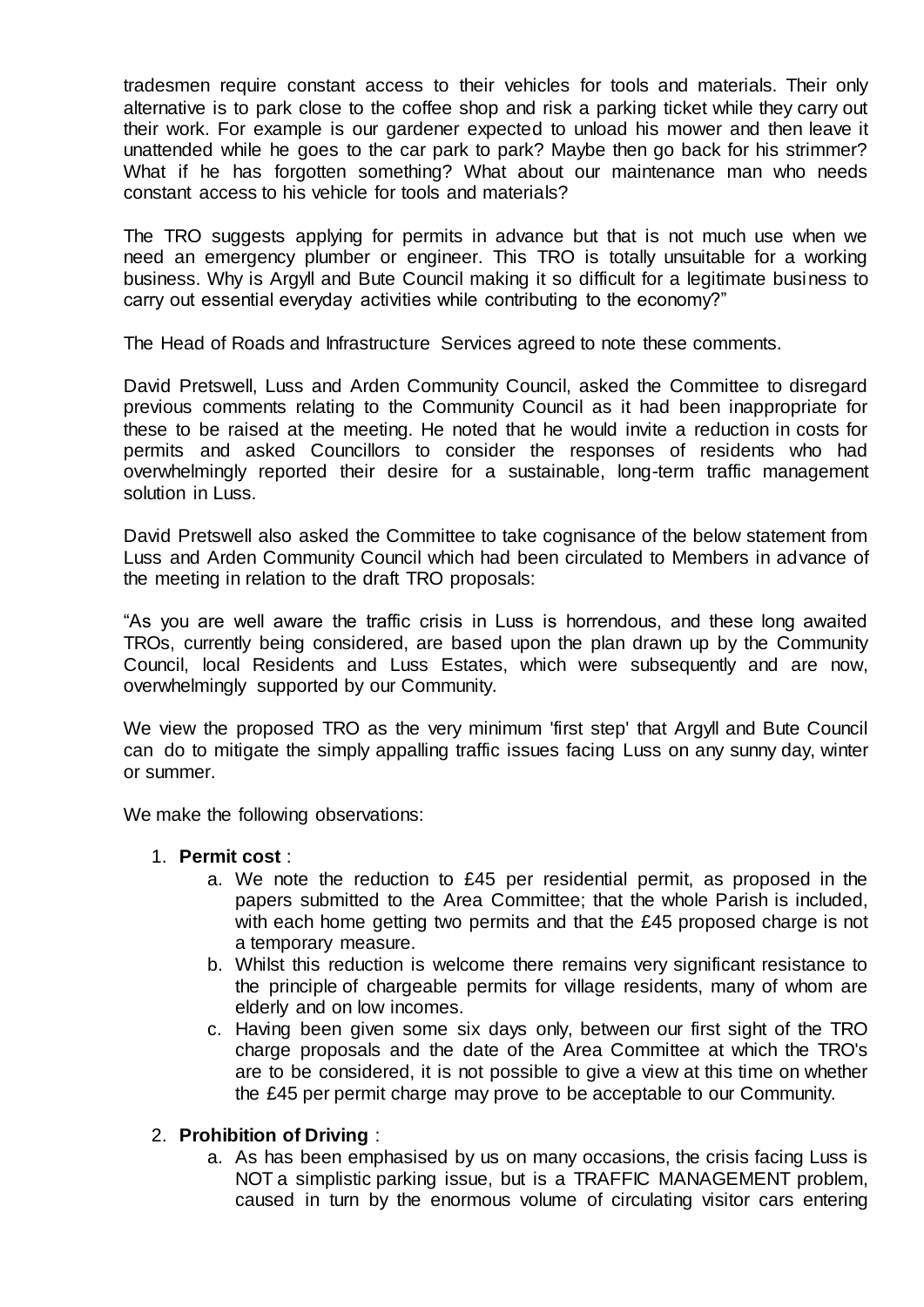the heart of the village and circulating there for no good reason. It poses real hazard to resident Quality of Life together with a severely elevated risk of pedestrian/vehicle accidents - there are NO pavements in this area.

- b. We find it to be totally unacceptable that the PDO (Prohibition of Driving Order) has been removed from the proposal. Without a PDO in place, the traffic crisis in Luss will never be resolved.
- c. PDO's are used throughout the United Kingdom in exactly these circumstances to reduce passing and circulating traffic from sensitive locations.
- d. We regret very much the apparent exclusion of this element of the proposal following receipt of ONE single objection. The Council will never get universal support to its proposal and it is an unhappy fact that this latter single objection can now result in a Reporter Referral process which typically will last for 6 to 9 months and thus defeat the current intent of the new measures to deliver an improvement in our Resident's condition in time for season 2022.

# 3. **Street furniture at the top of Pier and school Road** :

- a. We simply DO NOT believe that painting street markings on the road will deter sufficient drivers from entering the village -the 'emotional barrier' that they create will not be sufficient - it needs physical measures.
- b. We urge the Council to find the funds to construct physical speed tables and width restrictions as proposed in the "Community Alternative Proposal". Luss and Arden Community Council have applied for part funding for this infrastructure, and propose that we partner with the Council in getting this work done immediately.

# 4. **Potential Reporter Referral**

a. Whilst our Community Council would regret the consequential delay to full implementation of the TRO's which would result from a referral of any aspect of these matters, our Community Council wishes to assure the Argyll and Bute Council of our full co-operation to properly present the full merits of the TRO's for Luss, including the required PDO, to the reporter at any time which it may be required."

# **5. POLICE SCOTLAND UPDATE**

The Committee gave consideration to a report and verbal update from Inspector Roderick MacNeill which updated Members on current issues being dealt with by Police Scotland in the Helensburgh and Lomond area.

# **Decision**

The Helensburgh and Lomond Area Committee noted the contents of the report and information provided.

(Reference: Report by Inspector Roderick MacNeill, Police Scotland, dated 7 September 2021, submitted)

# **6. ROADS AND INFRASTRUCTURE SERVICES UPDATE**

The Committee gave consideration to a report which provided an update on the recent activities of Roads and Infrastructure Services and highlighted works being undertaken which were of relevance to the Helensburgh and Lomond area.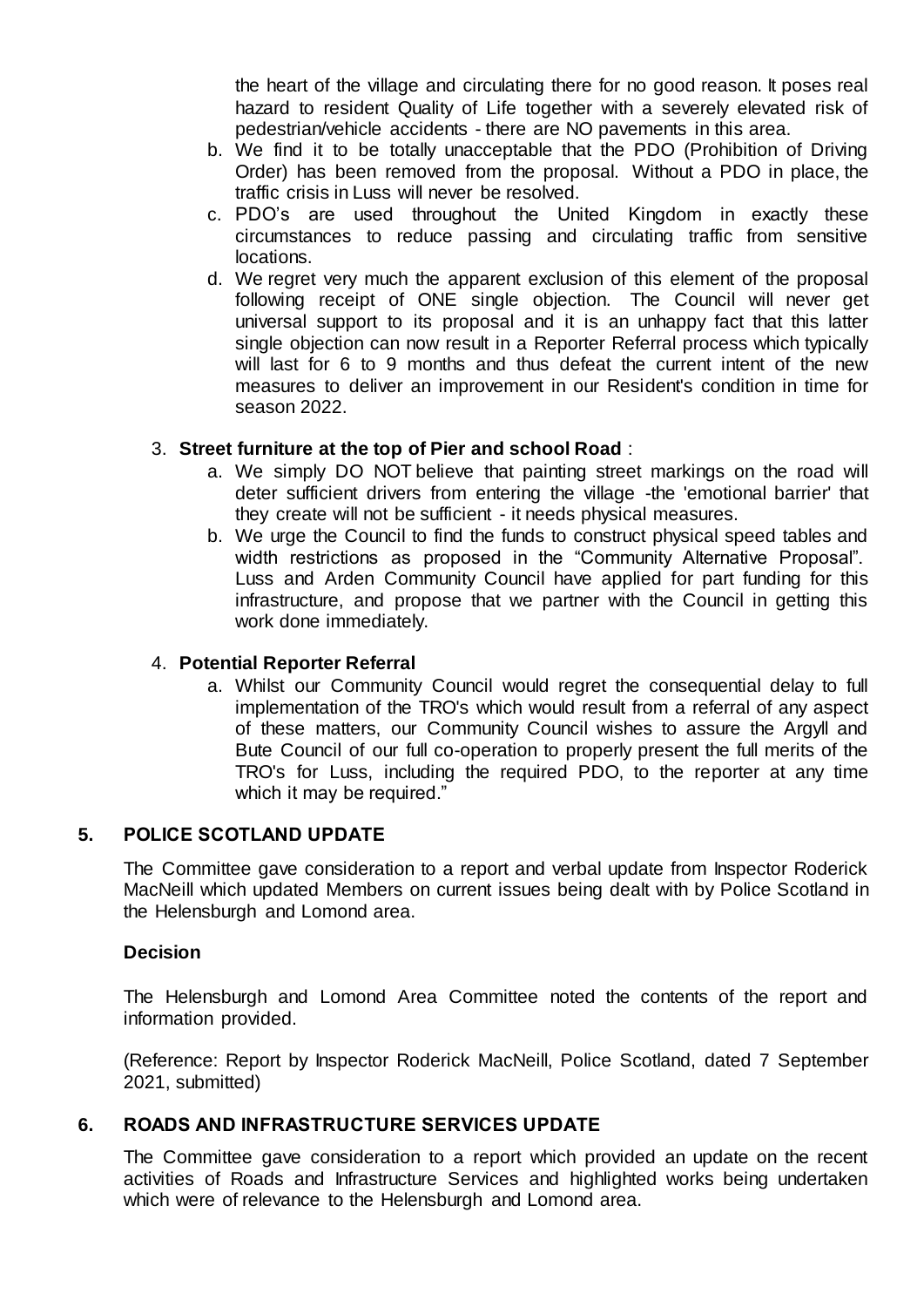# **Decision**

The Helensburgh and Lomond Area Committee considered and noted the contents of the report.

(Reference: Report by Executive Director with responsibility for Roads and Infrastructure Services dated July 2021, submitted)

# **7. RECYCLING PERFORMANCE**

The Committee considered a report which provided details on the council's recycling and landfill diversion performance along with national policy, targets and regulations which are likely to impact on future performance.

### **Decision**

The Helensburgh and Lomond Area Committee considered and noted the information outlined within the report, including the national policy drivers that would likely impact over the next few years.

(Reference: Report by Executive Director with responsibility for Roads and Infrastructure Services dated 16 September 2021, submitted)

# **8. PROPOSED LUSS TRAFFIC REGULATION ORDERS**

The Committee considered a report providing information around two proposed Traffic Regulation Orders (TROs) relating to Luss Village and the U228 Old A82.

#### **Decision**

The Helensburgh and Lomond Area Committee agreed:

#### Speed Limit TRO

- 1. that the Order should be made as drafted;
- 2. that physical traffic management measures should be installed to support the proposed speed limits in-line with the Council's Road Speed Limit Policy Framework;
- 3. that officers should carry out pre and post implementation speed surveys and review with respect to the Council's Road Speed Limit Policy Framework;

#### Traffic Management TRO

- 4. to reduce the proposed permit cost from £98 to £45 per annum;
- 5. to retain the restriction on the proposed number of permits with a view to amending this in the future depending on post-implementation use with respect to available road space (capacity);
- 6. to note that there is sufficient provision of off-street parking, that the inclusion of visitor parking within the permit scheme risks over-subscription of parking availability within the core village roads, and that off-street parking permits are available for the following fees:
	- a. 3 months £139
	- b. 6 months £258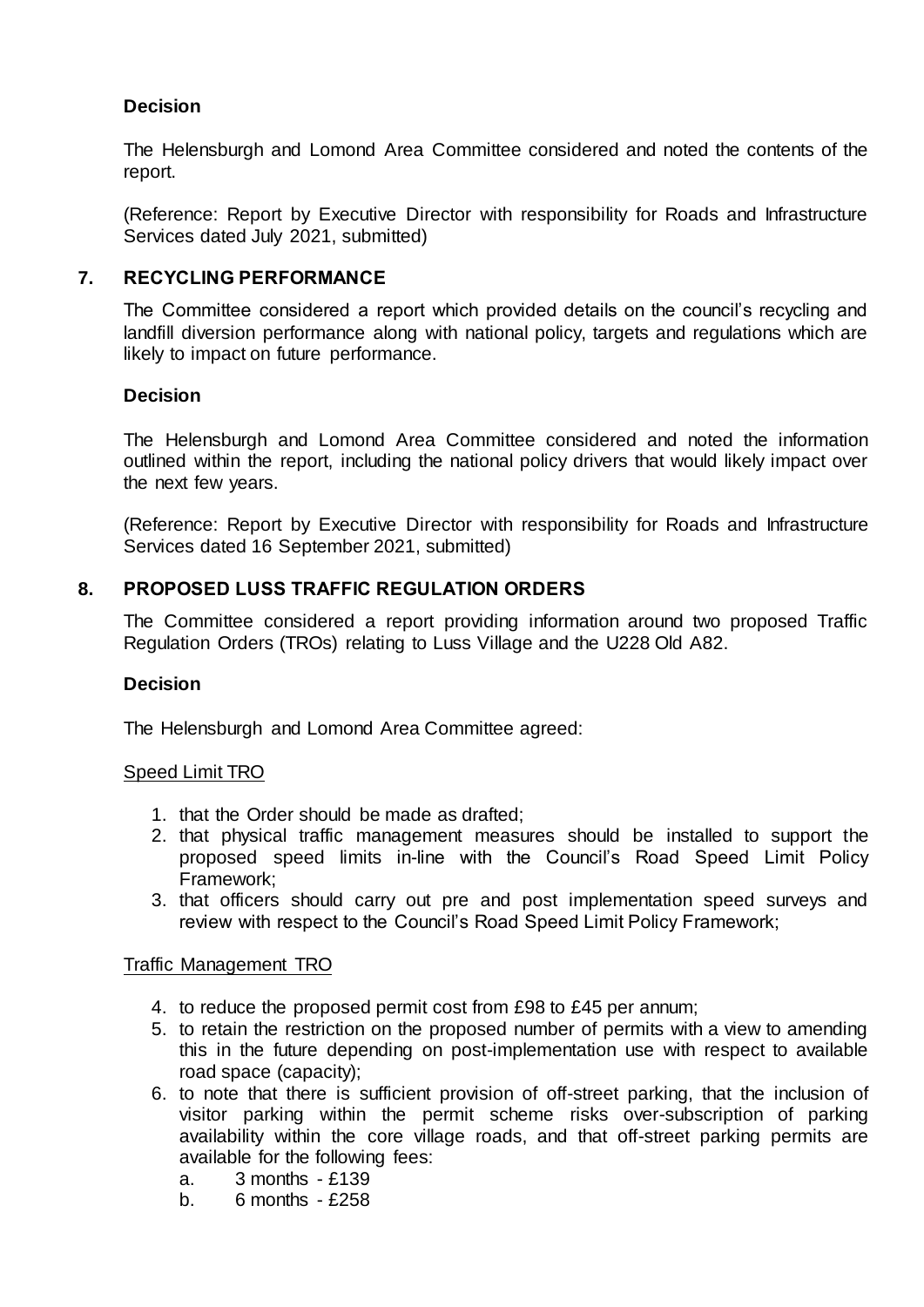- c. 9 months £371
- d. 12 months £489;
- 7. to note that equipment required by trades can be loaded and unloaded at the relevant property but that the vehicles should then park within the off-street car parks and that where works are longer term or more complex, a temporary relaxation of restrictions can be applied for;
- 8. to note that those with Blue Badges can park within the village core and that those with reduced mobility but without a Blue Badge can be dropped off or collected by a vehicle but otherwise to note the availability of off-street parking; and
- 9. to refer the objection to the Prohibition of Driving to an Independent Reporter.

(Reference: Report by Executive Director with responsibility for Roads and Infrastructure Services dated August 2021, submitted)

# **9. APPOINTMENT TO GOUROCK HARBOUR REFERENCE GROUP**

The Committee gave consideration to a report seeking the appointment of an Elected Member representative to the Gourock Harbour Reference Group.

### **Motion**

The Helensburgh and Lomond Area Committee agree to appoint Councillor Barbara Morgan as the Elected Member representative to the Gourock Harbour Reference Group.

Moved by Councillor Mulvaney, seconded by Councillor Kinniburgh.

### **Amendment**

The Helensburgh and Lomond Area Committee agree to appoint Councillor Iain Paterson as the Elected Member representative to the Gourock Harbour Reference Group.

Moved by Councillor Trail, Seconded by Councillor Douglas.

The vote was taken by calling the role and Members voted as follows:-

# **Motion Amendment**

Councillor Hardie Councillor Douglas Councillor Kinniburgh Councillor Freeman Councillor Morgan Councillor Paterson<br>
Councillor Morton Councillor Trail Councillor Morton Councillor Mulvaney Councillor Penfold

# **Decision**

The motion was carried 6 votes to 4 and the Helensburgh and Lomond Area Committee resolved accordingly.

(Reference: Report by Executive Director with responsibility for Legal and Regulatory Support, dated 10 August 2021, submitted)

# **10. AREA SCORECARD - FQ1 2021-22**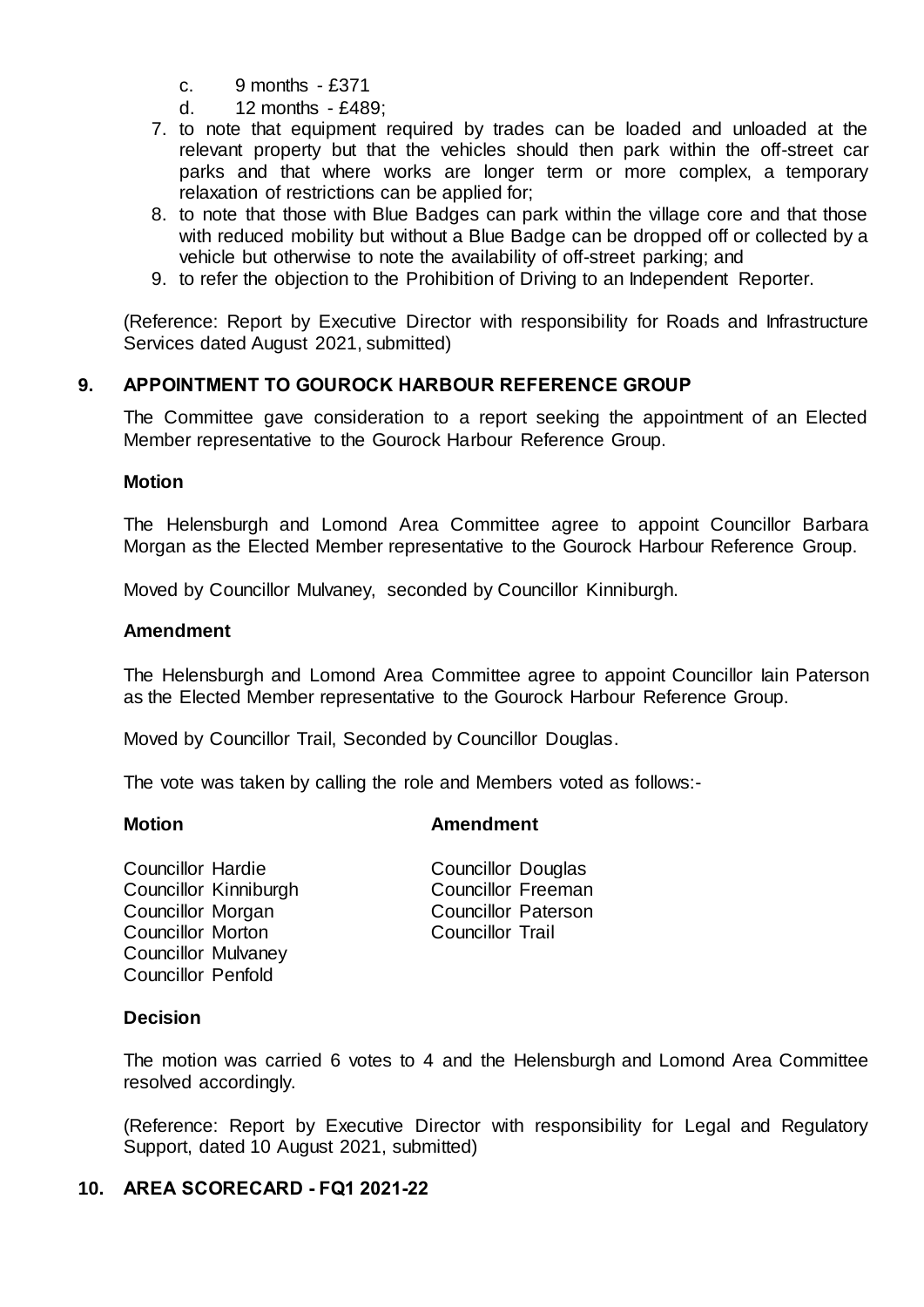The Committee considered the Area Scorecard report for Financial Quarter 1 of 2021- 2022 (April-June 2021), which illustrated the agreed performance measures.

The Committee Manager provided a further update in relation to street lighting targets on behalf of the Network and Standards Manager, noting that the electrician for the area would shortly be undertaking training to allow him to work on street lights and this should result in improved statistics in due course.

# **Decision**

The Helensburgh and Lomond Area Committee:

- 1. agreed the proposed presentation of dog fouling data commentary as detailed at section 1.3. of the report;
- 2. noted and considered the performance and supporting commentary as presented in the report;
- 3. noted that upon receipt of the Quarterly Performance Report the Area Committee Members could contact either the Responsible Named Officer or the Performance Improvement Officer with any queries; and
- 4. noted that work was ongoing and to respond to the Performance Improvement Officer with requests or comments regarding the layout and format of the Performance Report and Scorecard.

(Reference: Report by Executive Director with responsibility for Customer Support Services, dated 16 September 2021, submitted)

# **11. COMMERCIAL SERVICES PROPERTY UPDATE**

A report which provided Members with an update on the development and sale of properties in the Helensburgh and Lomond area was before the Committee for noting.

#### **Decision**

The Helensburgh and Lomond Area Committee noted the contents of the report.

(Reference: Report by Executive Director with responsibility for Commercial Services dated 11 August 2021, submitted)

# **12. HELENSBURGH AND LOMOND AREA COMMITTEE WORKPLAN**

The Helensburgh and Lomond Area Committee Workplan as at September 2021 was before the Committee for noting.

#### **Decision**

The Helensburgh and Lomond Area Committee noted the contents of the workplan.

(Reference: Helensburgh and Lomond Area Committee Workplan, submitted)

# **13. HELENSBURGH, CARDROSS AND DUMBARTON CYCLEPATH UPDATE**

The Committee gave consideration to a report updating Members on the progress made since the previous report to the Committee on 17 June 2021 in relation to the delivery of